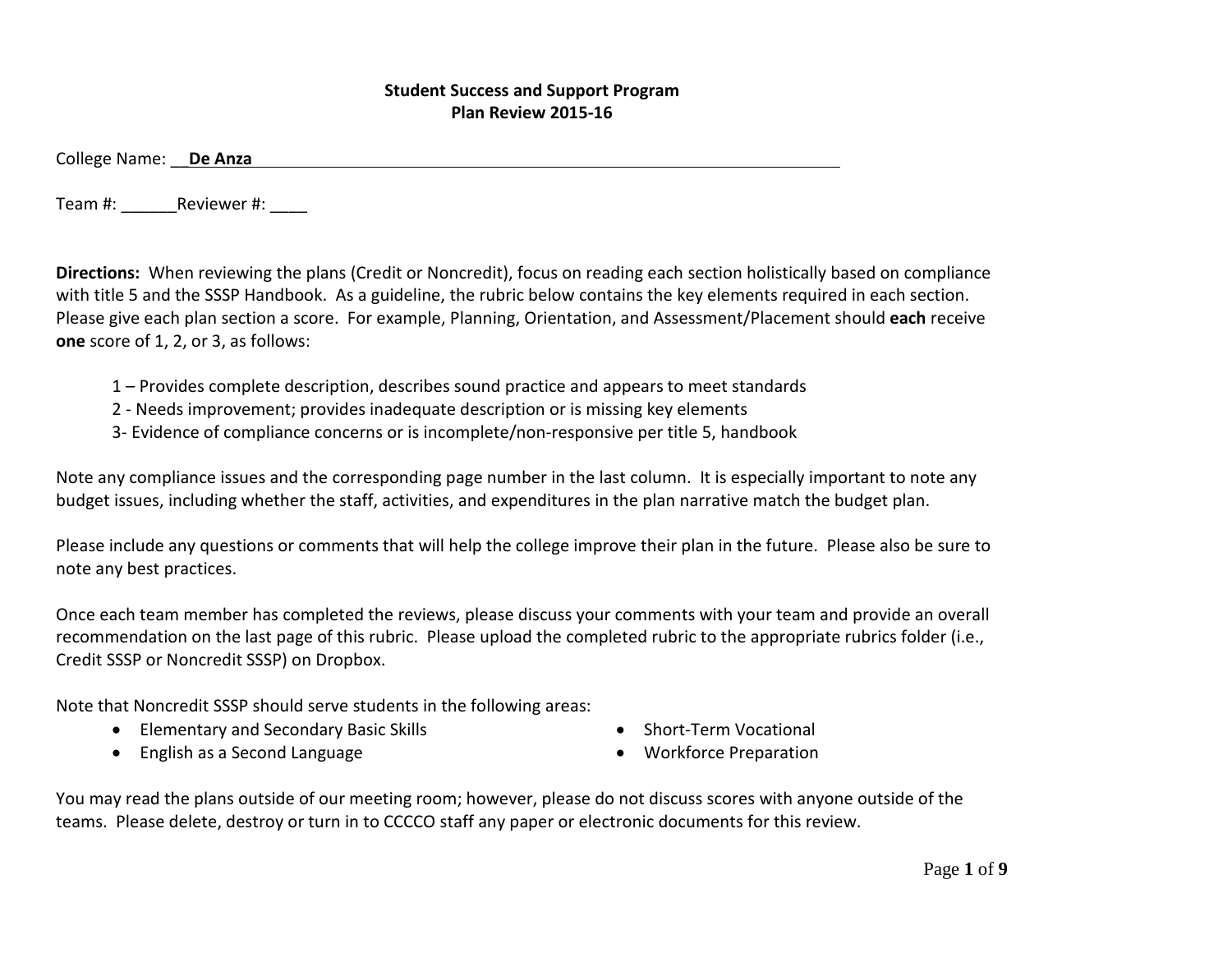| <b>Planning</b>                    | 1 | 31 | <b>Comments</b>                        | <b>Compliance Issue/Page #</b> |
|------------------------------------|---|----|----------------------------------------|--------------------------------|
| Planning process for updating      | x |    | Diverse inclusion, wide participation. |                                |
| 2015-16 plan                       |   |    |                                        |                                |
| Considerations for changes made in |   |    |                                        |                                |
| 2015-16                            |   |    |                                        |                                |
| Coordination with other            |   |    |                                        |                                |
| colleges in district, other plans  |   |    |                                        |                                |
| and campus efforts                 |   |    |                                        |                                |
| Student profile                    |   |    |                                        |                                |
| Partnerships for core services     |   |    |                                        |                                |

| <b>Core Services: Orientation</b> | $\mathbf{1}$ | $\overline{2}$<br>3 | <b>Comments</b>                     | <b>Compliance Issue/Page #</b> |
|-----------------------------------|--------------|---------------------|-------------------------------------|--------------------------------|
| Adjustments made to orientation   | Χ            |                     | Very thorough descriptions and      |                                |
| based on 2014-15 plan             |              |                     | supported with data. Charts, tables |                                |
| Number of students provided       |              |                     | and graphs are used effectively.    |                                |
| orientation services in 2014-15   |              |                     |                                     |                                |
| Percentage of target              |              |                     |                                     |                                |
| population served                 |              |                     |                                     |                                |
| Steps taken to reduce unmet       |              |                     |                                     |                                |
| need or increase participation    |              |                     |                                     |                                |
| Process, timing and topics        |              |                     |                                     |                                |
| discussed (see title 5            |              |                     |                                     |                                |
| mandates) including programs      |              |                     |                                     |                                |
| on campus sexual violence         |              |                     |                                     |                                |
| Technology use and on-line        |              |                     |                                     |                                |
| orientation services offered      |              |                     |                                     |                                |
| Staffing (matches those listed    |              |                     |                                     |                                |
| in budget plan)                   |              |                     |                                     |                                |
| Funding sources (matches          |              |                     |                                     |                                |
| those listed in budget plan)      |              |                     |                                     |                                |
|                                   |              |                     |                                     |                                |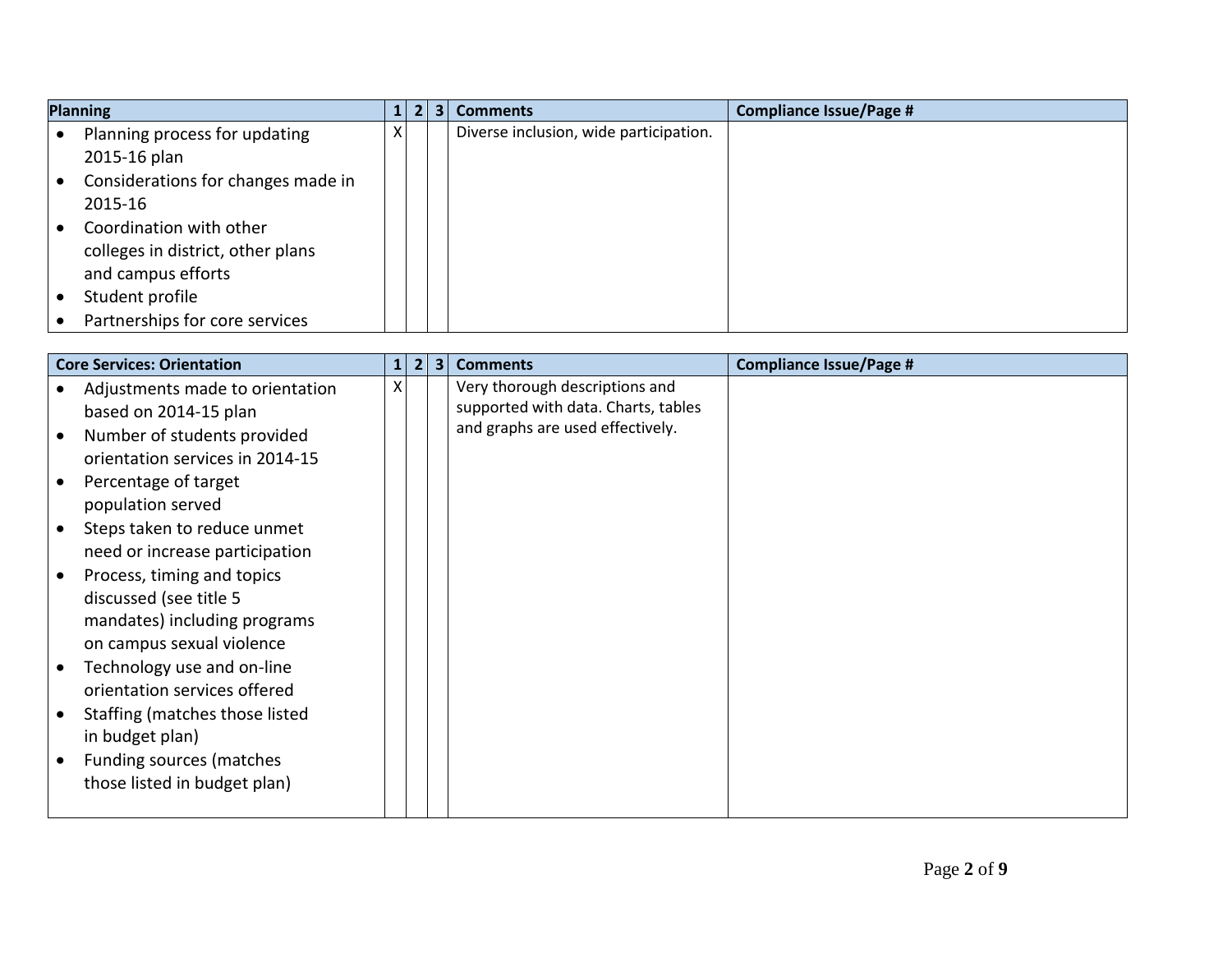| <b>Core Services: Assessment/Placement</b>         | $\mathbf{1}$ | $\overline{2}$ | $\overline{\mathbf{3}}$ | <b>Comments</b>                                                                | <b>Compliance Issue/Page #</b>              |
|----------------------------------------------------|--------------|----------------|-------------------------|--------------------------------------------------------------------------------|---------------------------------------------|
| Adjustments made to assessment<br>$\bullet$        | X            |                |                         | College states, "disproportionate                                              | <b>Chancellor's Office:</b>                 |
| based on 2014-15 plan                              |              |                |                         | impact is reviewed at the beginning                                            | Please address the issues identified in the |
| Number of students provided<br>$\bullet$           |              |                |                         | of each quarter. Consequential                                                 | "Comments" section in 2016-17 Plan and      |
| assessment in 2014-15                              |              |                |                         | validity is done as part of the                                                | Budget.                                     |
| Percentage of target<br>$\bullet$                  |              |                |                         | validation studies." Vague as to the<br>recency of the studies. Should specify |                                             |
| population served                                  |              |                |                         | as requested. Assume goodwill. (page                                           |                                             |
| Steps taken to reduce unmet<br>$\bullet$           |              |                |                         | 33) No mention of cut score                                                    |                                             |
| need or increase participation                     |              |                |                         | validation.                                                                    |                                             |
| Overview of test process,<br>$\bullet$             |              |                |                         |                                                                                |                                             |
| including timing, and test                         |              |                |                         |                                                                                |                                             |
| preparation available                              |              |                |                         |                                                                                |                                             |
| Assessment test(s) for placement into<br>$\bullet$ |              |                |                         |                                                                                |                                             |
| English, math, and ESL                             |              |                |                         |                                                                                |                                             |
| Approval granted for tests from                    |              |                |                         |                                                                                |                                             |
| CCCCO                                              |              |                |                         |                                                                                |                                             |
| Disproportionate impact and<br>$\bullet$           |              |                |                         |                                                                                |                                             |
| consequential validity studies                     |              |                |                         |                                                                                |                                             |
| conducted                                          |              |                |                         |                                                                                |                                             |
| Multiple measures used                             |              |                |                         |                                                                                |                                             |
| Policy on acceptance of student                    |              |                |                         |                                                                                |                                             |
| assessment results from external                   |              |                |                         |                                                                                |                                             |
| colleges or programs                               |              |                |                         |                                                                                |                                             |
| Availability of re-take and recency<br>$\bullet$   |              |                |                         |                                                                                |                                             |
| policies                                           |              |                |                         |                                                                                |                                             |
| Staffing (matches those listed<br>$\bullet$        |              |                |                         |                                                                                |                                             |
| in budget plan)                                    |              |                |                         |                                                                                |                                             |
| Funding sources (matches                           |              |                |                         |                                                                                |                                             |
| those listed in budget plan)                       |              |                |                         |                                                                                |                                             |
|                                                    |              |                |                         |                                                                                |                                             |

| Core Services: Counseling, Advising, and Other $ 1 2 3 $ Comments |  |  | Compliance Issue/Page # |
|-------------------------------------------------------------------|--|--|-------------------------|
| <b>Education Planning Services</b>                                |  |  |                         |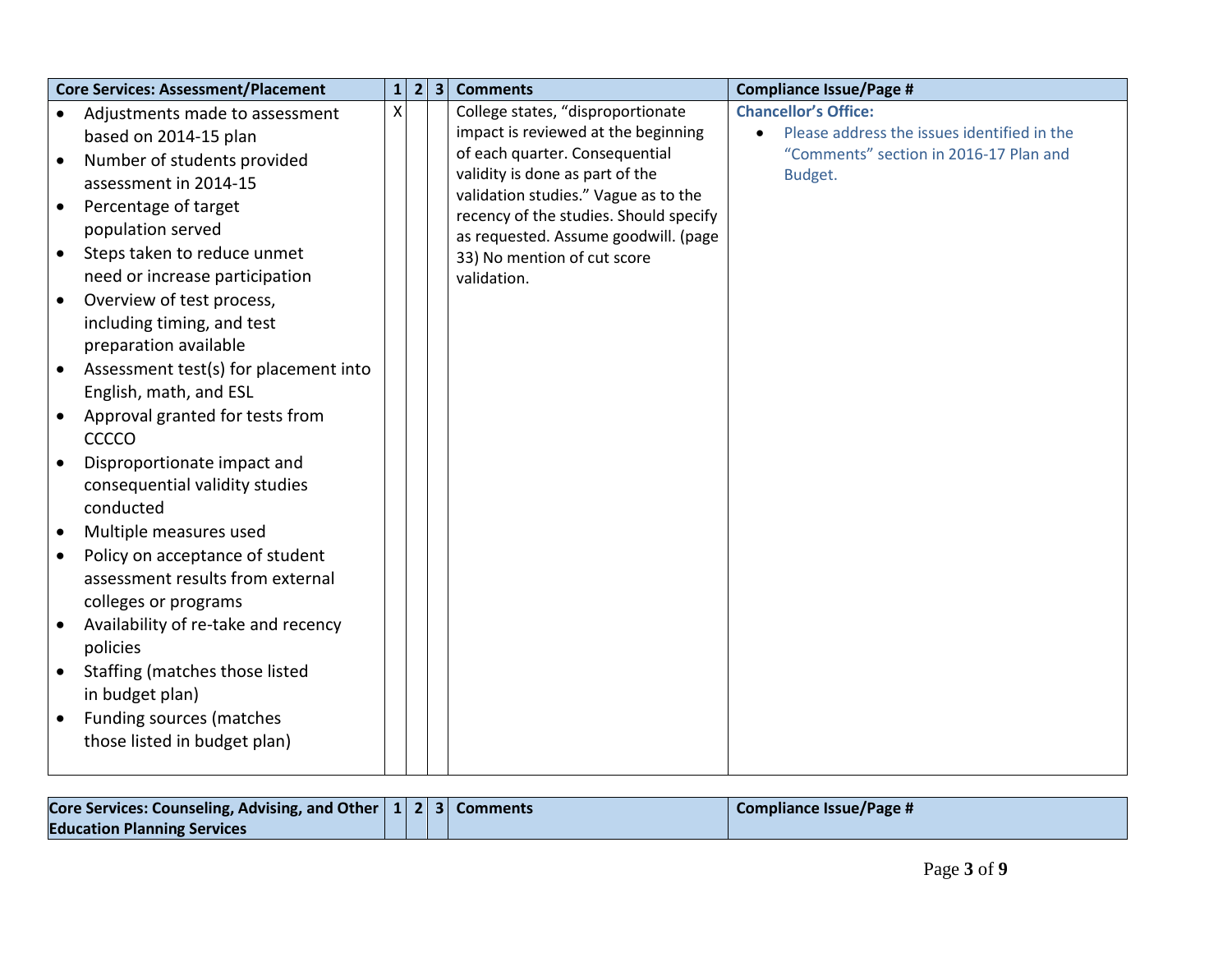|           | Adjustments made to counseling,       | X | SSSP comprehensive academic          |  |
|-----------|---------------------------------------|---|--------------------------------------|--|
|           | etc. based on 2014-15 plan            |   | plan defined as at least quarters in |  |
| $\bullet$ | Number of students provided           |   | DegreeWorks. It does not state       |  |
|           | these services in 2014-15             |   | that the plan is reviewed and/or     |  |
| $\bullet$ | Percentage of target                  |   | approved by a counselor. (pg. 36)    |  |
|           | population served                     |   |                                      |  |
| $\bullet$ | Steps taken to reduce unmet           |   | College uses email as online         |  |
|           | need or increase participation        |   | advising and plans to explore e-     |  |
| $\bullet$ | Academic or paraprofessional          |   | advising in 2015-16.                 |  |
|           | advising                              |   |                                      |  |
|           | Processes, timing, and delivery       |   |                                      |  |
|           | methods for counseling,               |   |                                      |  |
|           | advising and other education          |   |                                      |  |
|           | planning services (drop-ins and       |   |                                      |  |
|           | wait time)                            |   |                                      |  |
|           | Assistance for students to develop an |   |                                      |  |
|           | abbreviated education plan; scope     |   |                                      |  |
|           | and content of the plan               |   |                                      |  |
|           | Assistance for students to develop a  |   |                                      |  |
|           | comprehensive education plan; scope   |   |                                      |  |
|           | and content of the plan               |   |                                      |  |
|           | Assistance for students to develop a  |   |                                      |  |
|           | noncredit education plan; scope and   |   |                                      |  |
|           | content of the plan                   |   |                                      |  |
|           | Technology tools used                 |   |                                      |  |
|           | Staffing (matches those listed        |   |                                      |  |
|           | in budget plan)                       |   |                                      |  |
|           | Funding sources (matches              |   |                                      |  |
|           | those listed in budget plan)          |   |                                      |  |
|           |                                       |   |                                      |  |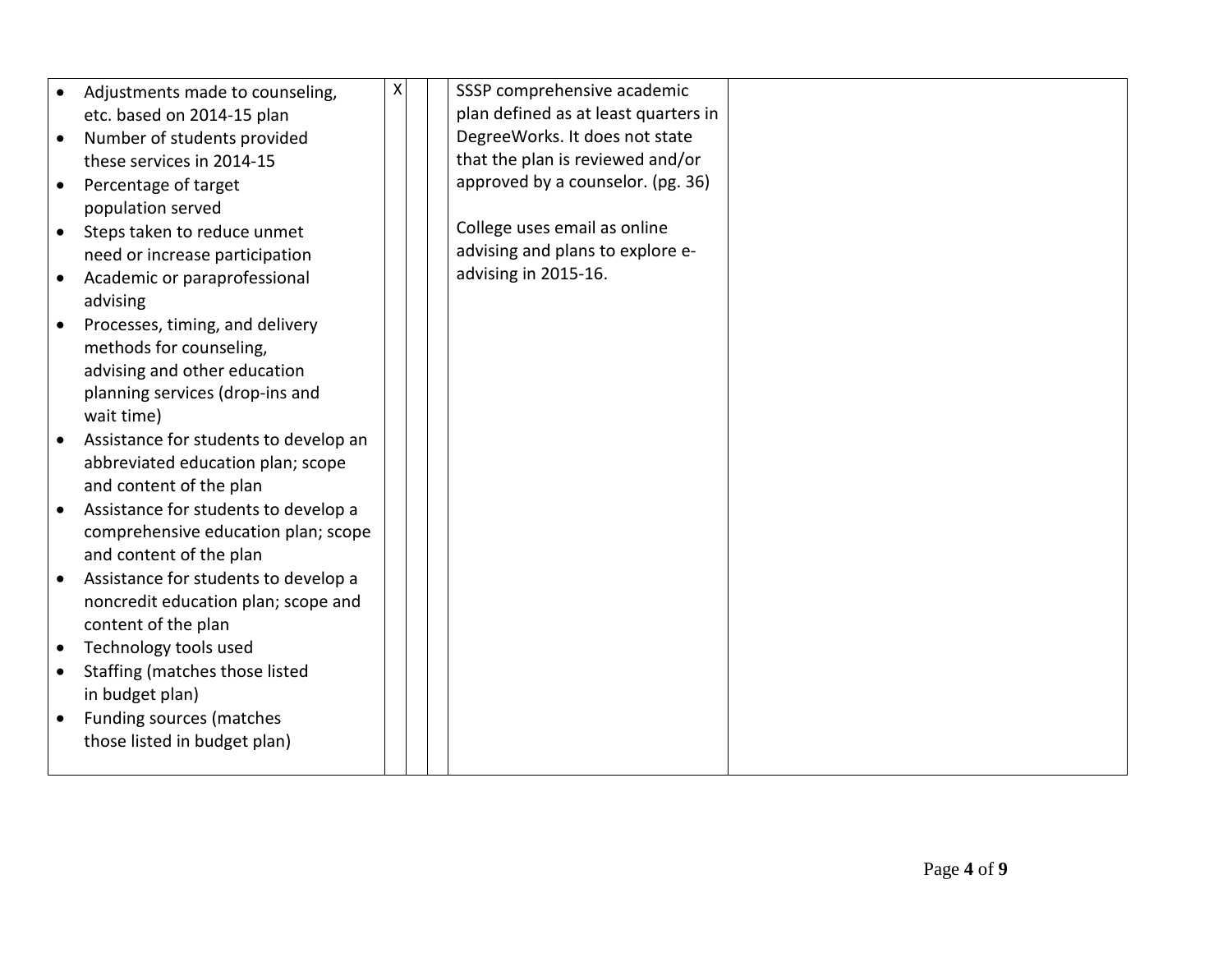| Core Services: Follow-up for At-Risk Students | $\mathbf{1}$ | $\overline{2}$<br>3 <sup>1</sup> | <b>Comments</b>                         | <b>Compliance Issue/Page #</b>              |
|-----------------------------------------------|--------------|----------------------------------|-----------------------------------------|---------------------------------------------|
| Adjustments made to follow-up                 | X            |                                  | Plan provided great detail with the     | <b>Chancellor's Office:</b>                 |
| services based on 2014-15 plan                |              |                                  | exception of their early alert process. | Please address the issues identified in the |
| Number of students provided                   |              |                                  | Instructional faculty is involved in    | "Comments" section in 2016-17 Plan and      |
| these services in 2014-15                     |              |                                  | identifying student progress but        | Budget.                                     |
| Percentage of target                          |              |                                  | process and scope of the early alert    |                                             |
| population served                             |              |                                  | program is unclear. (page 56)           |                                             |
| Steps taken to reduce unmet                   |              |                                  |                                         |                                             |
| need or increase participation                |              |                                  |                                         |                                             |
| Services available, strategies, and           |              |                                  |                                         |                                             |
|                                               |              |                                  |                                         |                                             |
| delivery methods                              |              |                                  |                                         |                                             |
| Notification process for providing            |              |                                  |                                         |                                             |
| services and identifying at-risk              |              |                                  |                                         |                                             |
| students                                      |              |                                  |                                         |                                             |
| Involvement of instructional faculty in       |              |                                  |                                         |                                             |
| monitoring student progress and in            |              |                                  |                                         |                                             |
| early alert systems                           |              |                                  |                                         |                                             |
| Staffing (matches those listed                |              |                                  |                                         |                                             |
| in budget plan)                               |              |                                  |                                         |                                             |
| Funding sources (matches                      |              |                                  |                                         |                                             |
| those listed in budget plan)                  |              |                                  |                                         |                                             |
|                                               |              |                                  |                                         |                                             |

| <b>Other SSSP/Match Expenditures</b>                                                                                                                                                                                                                                                                                                                 |   | $\mathbf{2}$ | $\overline{\mathbf{3}}$ | <b>Comments</b>                                                                                                                                                                                                  | <b>Compliance Issue/Page #</b>                                                                                                  |
|------------------------------------------------------------------------------------------------------------------------------------------------------------------------------------------------------------------------------------------------------------------------------------------------------------------------------------------------------|---|--------------|-------------------------|------------------------------------------------------------------------------------------------------------------------------------------------------------------------------------------------------------------|---------------------------------------------------------------------------------------------------------------------------------|
| Institutional research directly related<br>to SSSP Services<br>Expenditures for institutional research<br>Expenditures not previously<br>accounted for in prior sections, e.g.,<br>Admissions and Records, Transfer and<br>Articulation Services, Career Services,<br>Institutional Research (unrelated to<br>SSSP), instructionally funded tutoring | x |              |                         | Note about template: The template<br>asks for colleges to describe any<br>institutional research directly related<br>to SSSP but find that most colleges do<br>not describe. Perhaps break that<br>question out. | <b>Chancellor's Office:</b><br>Please address the issues identified in the<br>"Comments" section in 2016-17 Plan and<br>Budget. |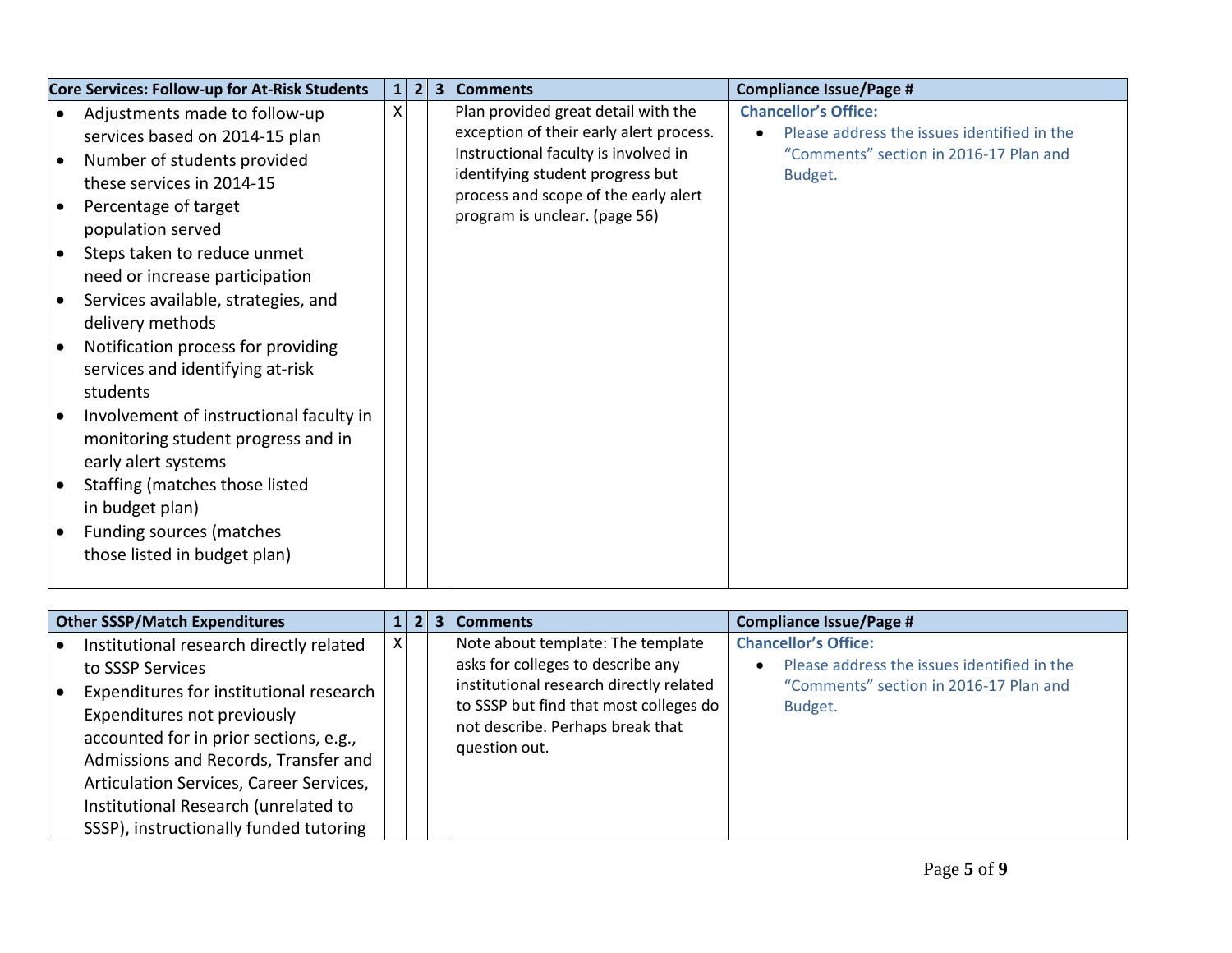| and supplemental instruction cost for<br>at-risk students (matches those listed<br>in budget plan)                                                                  |              |                |                         |                                                                                                         |                                |
|---------------------------------------------------------------------------------------------------------------------------------------------------------------------|--------------|----------------|-------------------------|---------------------------------------------------------------------------------------------------------|--------------------------------|
| <b>Exemption Policy</b>                                                                                                                                             | $\mathbf{1}$ | 2              | 3 <sup>1</sup>          | <b>Comments</b>                                                                                         | <b>Compliance Issue/Page #</b> |
| Process for exempting students from<br>SSSP-required services in accordance<br>with title 5 section 55532<br>Percentage of students exempt (listed<br>by category)  | x            |                |                         |                                                                                                         |                                |
| <b>Appeal Policy</b>                                                                                                                                                | $\mathbf{1}$ | $\overline{2}$ | $\overline{\mathbf{3}}$ | <b>Comments</b>                                                                                         | <b>Compliance Issue/Page #</b> |
| Student appeal policies and<br>$\bullet$<br>procedures.                                                                                                             | x            |                |                         |                                                                                                         |                                |
| Prerequisite & Corequisite Procedures                                                                                                                               | $\mathbf{1}$ | 2 <sup>1</sup> | 3 <sup>1</sup>          | <b>Comments</b>                                                                                         | <b>Compliance Issue/Page #</b> |
| Procedures for establishing<br>$\bullet$<br>prerequisites and corequisites in<br>accordance with title 5 section 55003<br>and procedures for student<br>challenges. | x            |                |                         |                                                                                                         |                                |
| <b>Professional Development</b>                                                                                                                                     | $\mathbf{1}$ | 2 <sup>1</sup> | $\overline{3}$          | <b>Comments</b>                                                                                         | <b>Compliance Issue/Page #</b> |
| Plans for faculty and staff<br>$\bullet$<br>development related to SSSP                                                                                             | Χ            |                |                         | Love that the college has an Office of<br>Equity, Social Justice, and<br><b>Multicultural Education</b> |                                |

| <b>Attac</b> | asc m<br><b>BBD</b> |
|--------------|---------------------|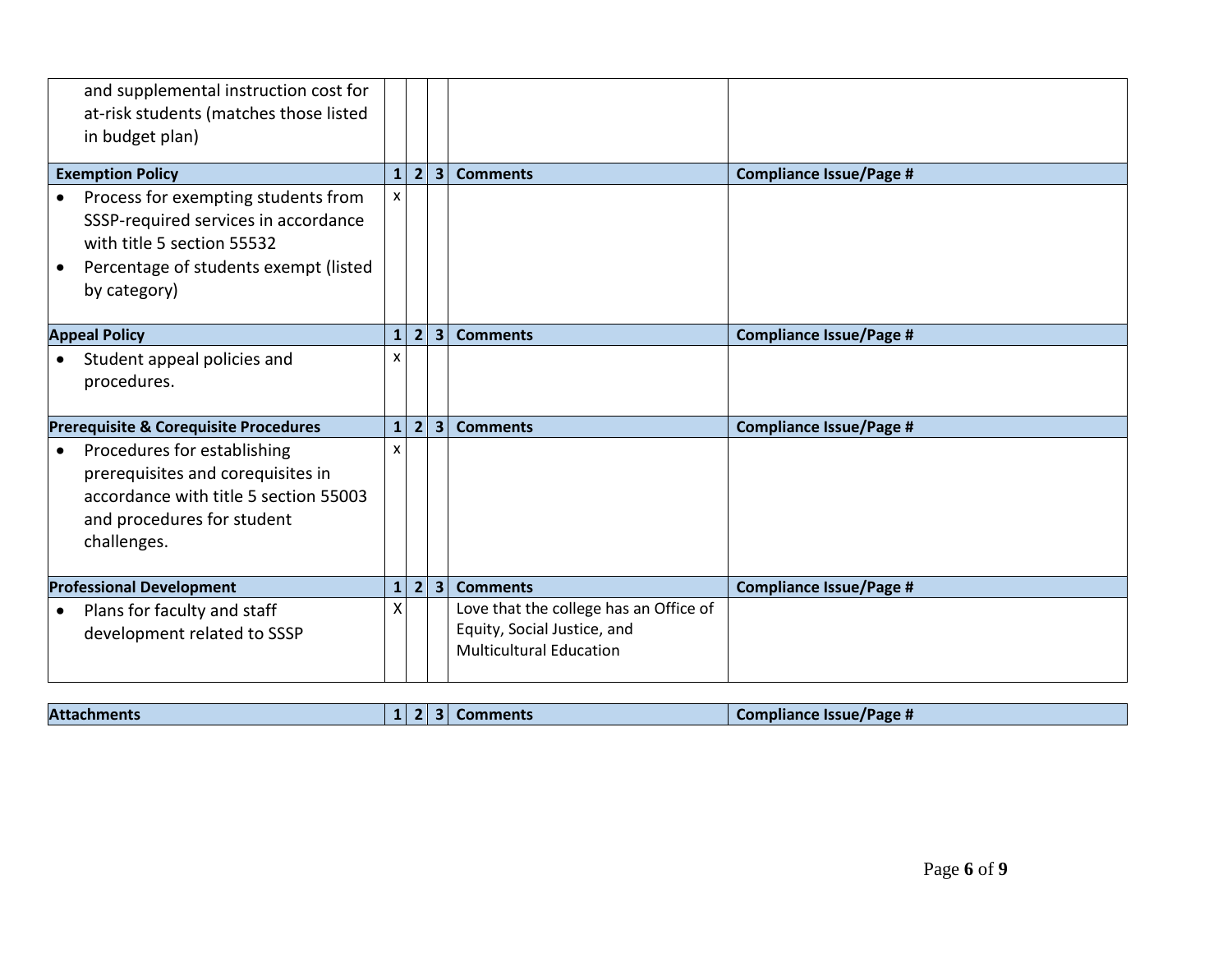| Attachment A, Student Success and<br>$\bullet$<br><b>Support Program Plan Participants</b><br>Attachment B, Organizational Chart<br>$\bullet$<br>Attachment C, SSSP Advisory<br>$\bullet$<br>Committee<br>Other | $\boldsymbol{\mathsf{X}}$ |                |                | SSSP Plan participants looks to be a<br>good cross section for the team but<br>could add a student or two<br>(Attachment A)                                                   |                                                                                                                     |
|-----------------------------------------------------------------------------------------------------------------------------------------------------------------------------------------------------------------|---------------------------|----------------|----------------|-------------------------------------------------------------------------------------------------------------------------------------------------------------------------------|---------------------------------------------------------------------------------------------------------------------|
| <b>Budget Plan: Expenditures</b>                                                                                                                                                                                | $\mathbf{1}$              | $\overline{2}$ | 3 <sup>1</sup> | <b>Comments</b>                                                                                                                                                               | <b>Compliance Issue/Page #</b>                                                                                      |
| Orientation                                                                                                                                                                                                     | X                         |                |                | Page 24 check # of FTE and funding<br>allocations on budget vs where the<br>position is placed in the plan.<br>Page 25 check funding totals in plan<br>vs budget allocations. | <b>Chancellor's Office:</b><br>Please address the issues identified in the<br>"Comments" section in 2016-17 Budget. |
| Assessment                                                                                                                                                                                                      | X                         |                |                | Page 35 check # of FTE<br>And expenditure title/description in<br>plan against budget.                                                                                        | <b>Chancellor's Office:</b><br>Please address the issues identified in the<br>"Comments" section in 2016-17 Budget. |
| Counseling/Advising/Other Ed<br>$\bullet$<br>Planning                                                                                                                                                           | $\mathsf{X}$              |                |                | Page 45 check # of FTE and job titles<br>against budget.<br>Page 46 check funding sources in<br>plan against budget                                                           | <b>Chancellor's Office:</b><br>Please address the issues identified in the<br>"Comments" section in 2016-17 Budget. |
| Follow-up                                                                                                                                                                                                       | Χ                         |                |                | Page 57 check # of FTE against<br>budget and check title of expenditure<br>in plan against budget.                                                                            | <b>Chancellor's Office:</b><br>Please address the issues identified in the<br>"Comments" section in 2016-17 Budget. |
| <b>SSSP Research/ Coordination</b><br>$\bullet$                                                                                                                                                                 | Χ                         |                |                |                                                                                                                                                                               |                                                                                                                     |
| <b>Budget Plan</b>                                                                                                                                                                                              | $\mathbf{1}$              | 2 <sup>1</sup> | 3 <sup>1</sup> | <b>Comments</b>                                                                                                                                                               | <b>Compliance Issue/Page #</b>                                                                                      |
| Orientation<br>$\bullet$                                                                                                                                                                                        | $\mathsf{\mathsf{X}}$     |                |                |                                                                                                                                                                               |                                                                                                                     |
| Assessment<br>$\bullet$                                                                                                                                                                                         | $\mathsf{\chi}$           |                |                |                                                                                                                                                                               |                                                                                                                     |
| Counseling/Advising/Other Ed<br>$\bullet$<br>Planning                                                                                                                                                           | $\mathsf{\chi}$           |                |                |                                                                                                                                                                               |                                                                                                                     |
| Follow-up<br>$\bullet$                                                                                                                                                                                          | $\pmb{\mathsf{X}}$        |                |                |                                                                                                                                                                               |                                                                                                                     |
| Coordination<br>$\bullet$                                                                                                                                                                                       | $\mathsf{x}$              |                |                |                                                                                                                                                                               |                                                                                                                     |
| <b>SSSP Research</b><br>$\bullet$                                                                                                                                                                               | $\mathsf{\chi}$           |                |                |                                                                                                                                                                               |                                                                                                                     |
| <b>SSSP Technology</b><br>$\bullet$                                                                                                                                                                             | $\mathsf{\chi}$           |                |                |                                                                                                                                                                               |                                                                                                                     |
| <b>Other Match</b><br>$\bullet$                                                                                                                                                                                 | X                         |                |                | Page 58 check # of FTE in plan against<br>budget, job titles and a few budget vs                                                                                              |                                                                                                                     |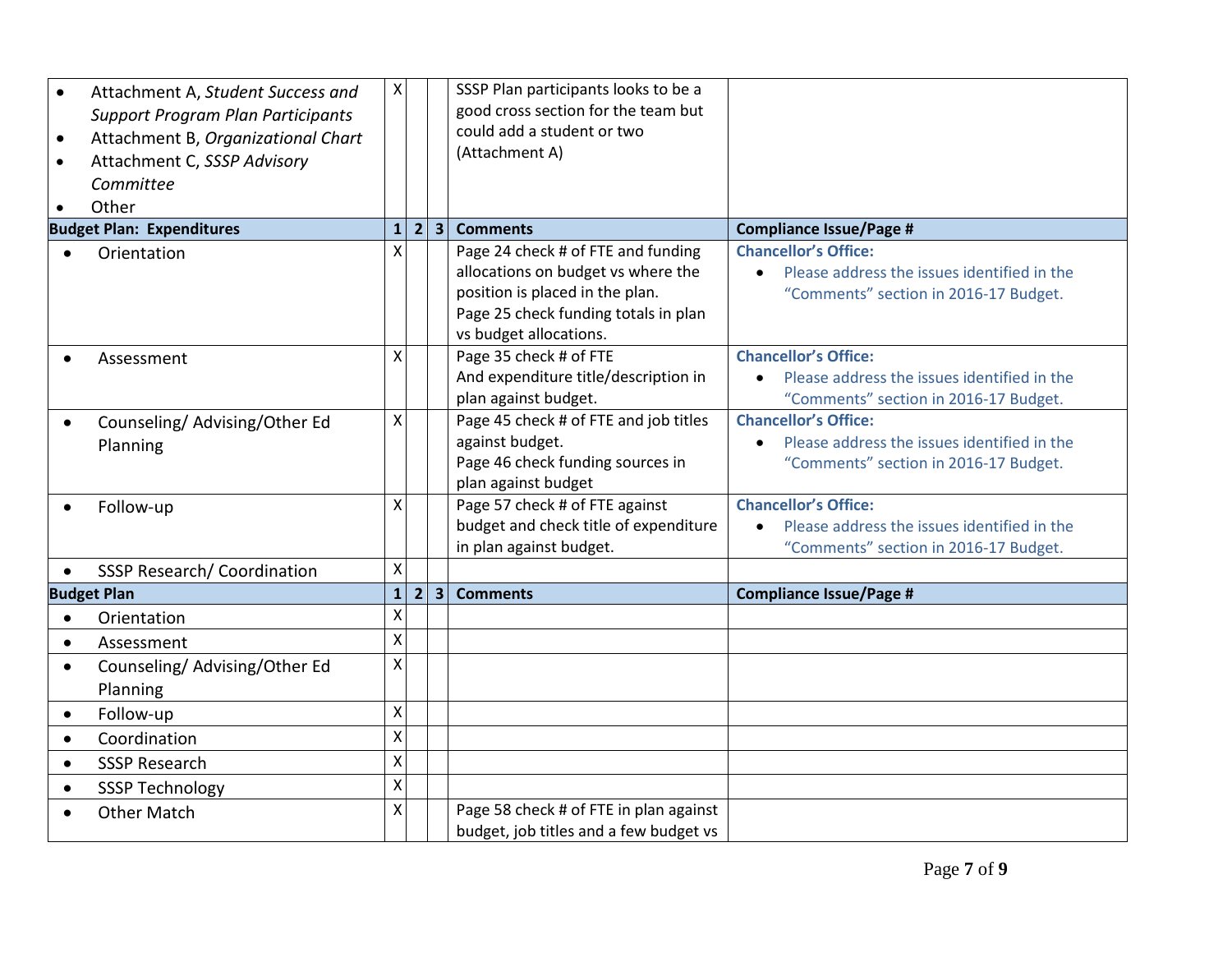|  |  | plan allocations.                  |  |
|--|--|------------------------------------|--|
|  |  | Page 59 check expenditure items in |  |
|  |  | plan against budget.               |  |